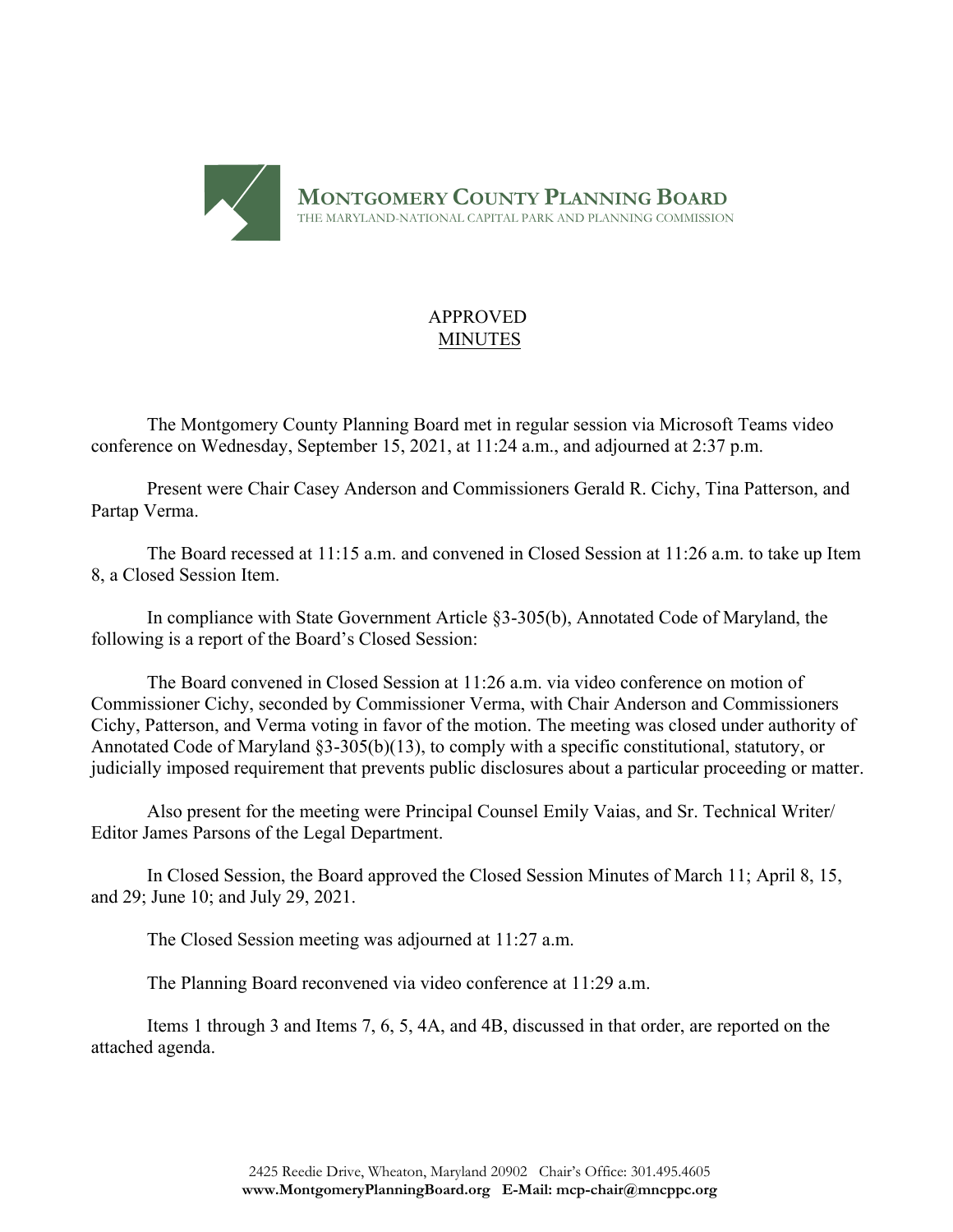There being no further business, the meeting was adjourned at 2:37 p.m. The next regular meeting of the Planning Board will be held on Thursday, September 23, 2021, via video conference.

M. Clara Moise

M. Clara Moise James J. Parsons

- Parson James

Sr. Technical Writer/Editor Sr. Technical Writer/Editor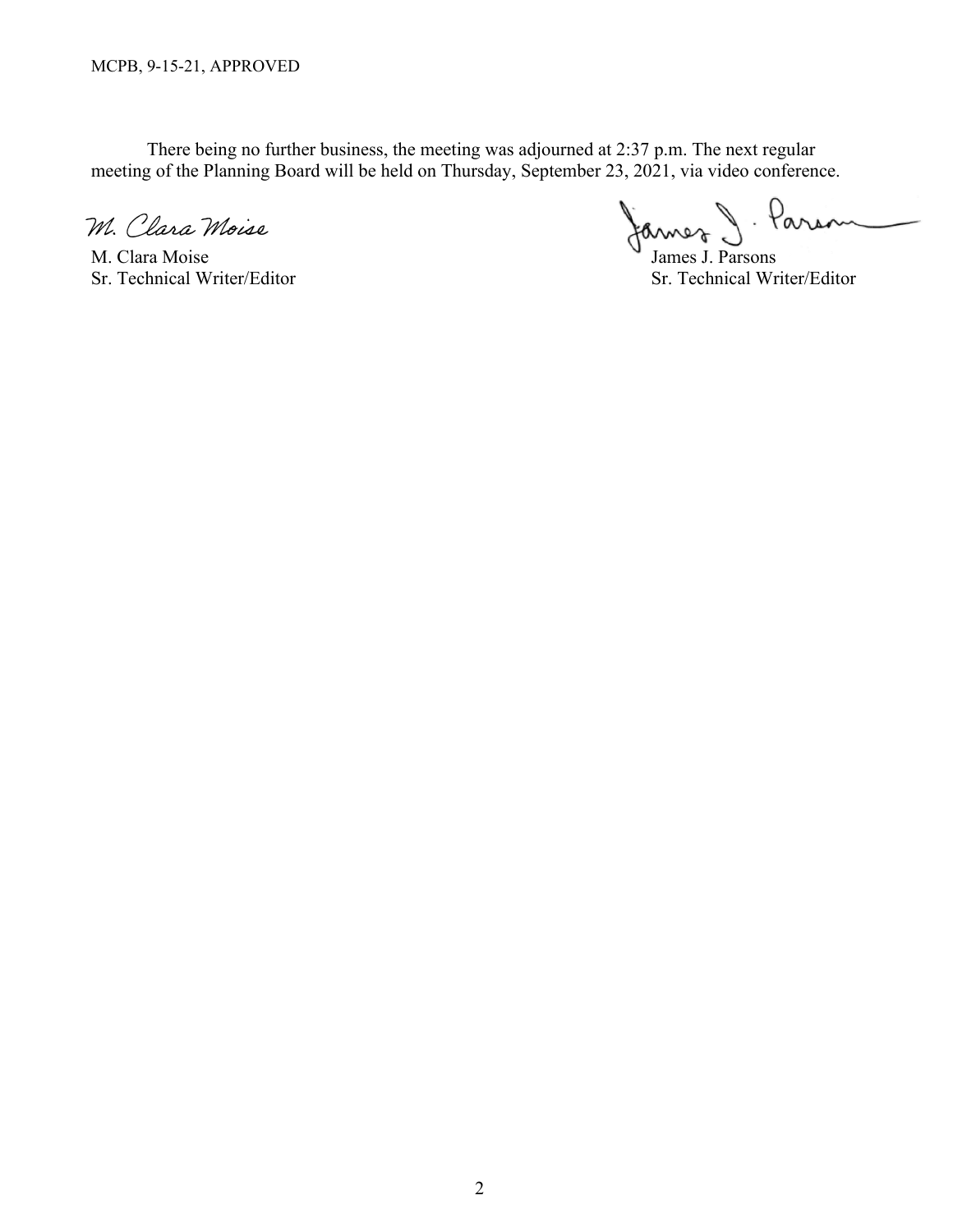**Montgomery County Planning Board Meeting Wednesday, September 15, 2021** 2425 Reedie Drive Wheaton, MD 20902 301-495-4605

# **8. CLOSED SESSION**

According to MD ANN Code, General Provisions Article, §3-305(b)(13), to comply with a specific constitutional, statutory, or judicially imposed requirement that prevents public disclosures about a particular proceeding or matter.

# **The topic to be discussed is the approval of Closed Session Minutes**

# **BOARD ACTION**

**Motion:**

**Vote:**

**Yea:**

**Nay:**

**Other:** 

**Action: Discussed in Closed Session. See State citation and open session report in narrative minutes.**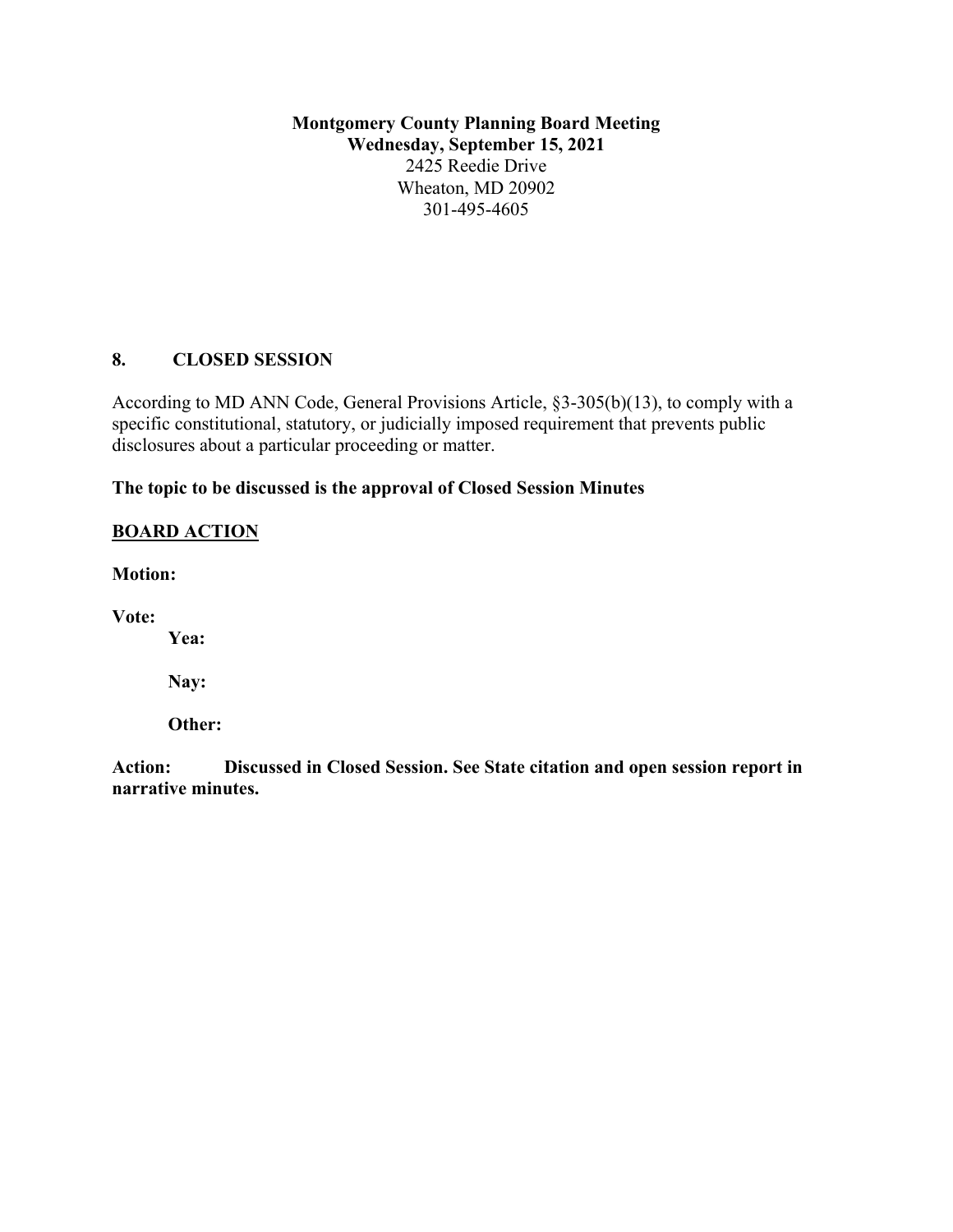# **1. Consent Agenda**

# **\*A. Adoption of Resolutions**

# **BOARD ACTION**

# **Motion:**

### **Vote:**

**Yea:**

**Nay:**

**Other:** 

## **Action: There were no Resolutions submitted for adoption.**

 $\mathcal{L}_\mathcal{L} = \{ \mathcal{L}_\mathcal{L} = \{ \mathcal{L}_\mathcal{L} = \{ \mathcal{L}_\mathcal{L} = \{ \mathcal{L}_\mathcal{L} = \{ \mathcal{L}_\mathcal{L} = \{ \mathcal{L}_\mathcal{L} = \{ \mathcal{L}_\mathcal{L} = \{ \mathcal{L}_\mathcal{L} = \{ \mathcal{L}_\mathcal{L} = \{ \mathcal{L}_\mathcal{L} = \{ \mathcal{L}_\mathcal{L} = \{ \mathcal{L}_\mathcal{L} = \{ \mathcal{L}_\mathcal{L} = \{ \mathcal{L}_\mathcal{$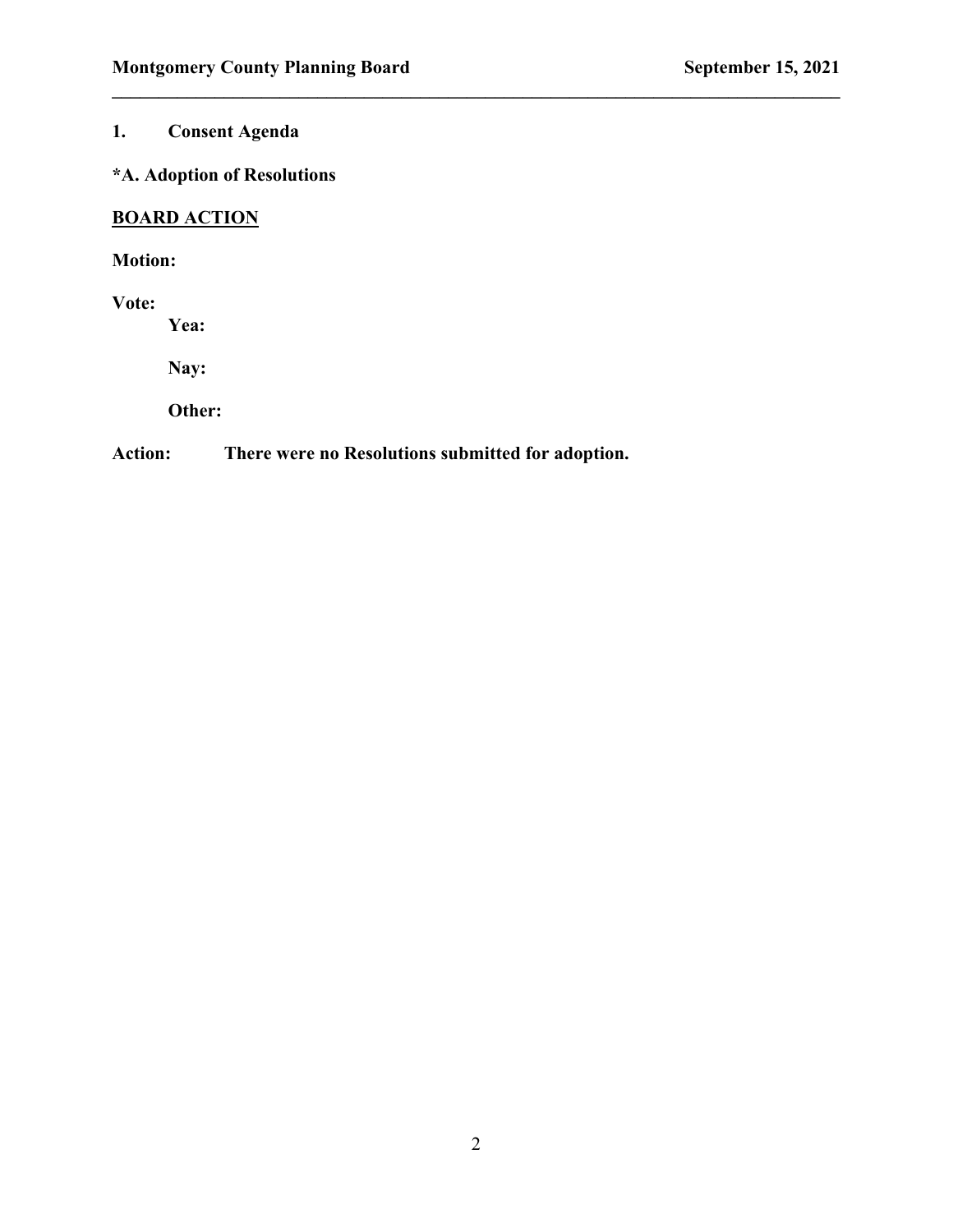# **\*B. Record Plats**

**Subdivision Plat No. 220210010, Chevy Chase View ---** R-90 zone; 2 lots; located on the north side of Saul Road, 150 feet west of Gartrell Place; Kensington-Wheaton Master Plan.

 $\mathcal{L}_\mathcal{L} = \{ \mathcal{L}_\mathcal{L} = \{ \mathcal{L}_\mathcal{L} = \{ \mathcal{L}_\mathcal{L} = \{ \mathcal{L}_\mathcal{L} = \{ \mathcal{L}_\mathcal{L} = \{ \mathcal{L}_\mathcal{L} = \{ \mathcal{L}_\mathcal{L} = \{ \mathcal{L}_\mathcal{L} = \{ \mathcal{L}_\mathcal{L} = \{ \mathcal{L}_\mathcal{L} = \{ \mathcal{L}_\mathcal{L} = \{ \mathcal{L}_\mathcal{L} = \{ \mathcal{L}_\mathcal{L} = \{ \mathcal{L}_\mathcal{$ 

*Staff Recommendation: Approval*

## **BOARD ACTION**

| <b>Motion:</b> | <b>CICHY/VERMA</b> |
|----------------|--------------------|
| Vote:<br>Yea:  | $4-0$              |
| Nay:           |                    |
| Other:         |                    |
|                |                    |

**Action: Approved staff recommendation for approval of the Record Plat cited above, as submitted.**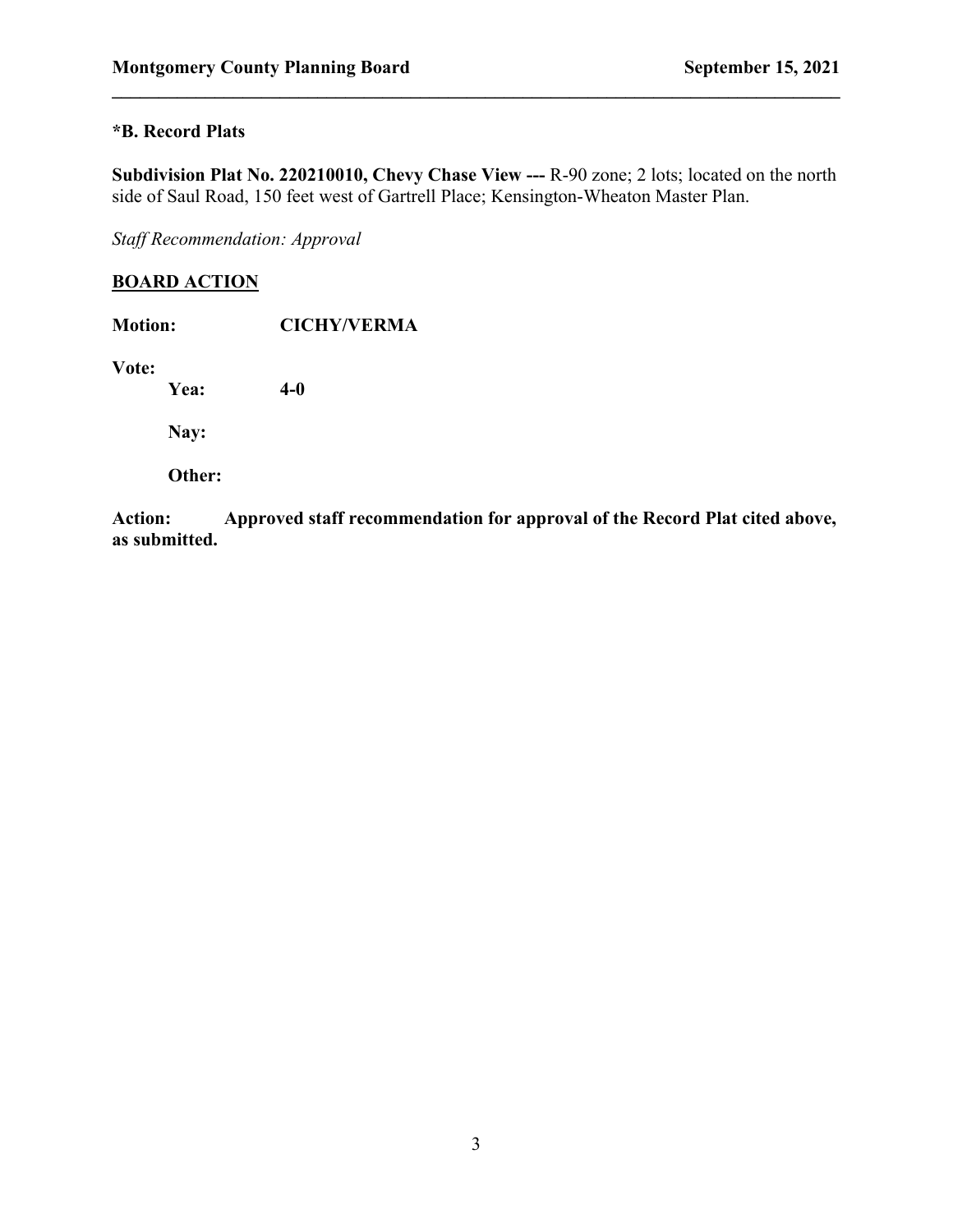### **\*C. Other Consent Items**

**1. Wheaton Gateway, Sketch Plan No. 320210060 Extension Request No. 2**---Request to extend the regulatory review period for Sketch Plan Amendment No. 320210060 for five months, from September 16, 2021 to February 24, 2022; located on Southwest corner of the Veirs Mill Road and University Boulevard; on approximately 5.16 acres of land zoned CR 5.0, C-4.5, R-4.5, H-130; CR 3.0, C-2.5, R-2.5, H-100; and CRN 1.5, C-.25, R-1.5; within 2010 Wheaton CBD and Vicinity Sector Plan.

 $\mathcal{L}_\mathcal{L} = \{ \mathcal{L}_\mathcal{L} = \{ \mathcal{L}_\mathcal{L} = \{ \mathcal{L}_\mathcal{L} = \{ \mathcal{L}_\mathcal{L} = \{ \mathcal{L}_\mathcal{L} = \{ \mathcal{L}_\mathcal{L} = \{ \mathcal{L}_\mathcal{L} = \{ \mathcal{L}_\mathcal{L} = \{ \mathcal{L}_\mathcal{L} = \{ \mathcal{L}_\mathcal{L} = \{ \mathcal{L}_\mathcal{L} = \{ \mathcal{L}_\mathcal{L} = \{ \mathcal{L}_\mathcal{L} = \{ \mathcal{L}_\mathcal{$ 

*Staff Recommendation: Approval of the Extension Request*

### **2. Village at Cabin Branch Phase 2: Site Plan No. 82020015A, Regulatory Review**

**Extension Request No. 1---Request to extend the regulatory review period for an additional 3** months until December 16, 2021; Application to add 125 multi-family dwelling units and a 12,900 SF daycare, and decrease the commercial buildings by 6,000 SF to a total of 10,000 SF; 69.94 acres; MXPD Zone; located at the southeast quadrant of the intersection of Cabin Branch Avenue and Little Seneca Parkway; 1994 Clarksburg Master Plan & Hyattstown Special Study Area.

*Staff Recommendation: Approval of the Extension Request*

## **BOARD ACTION**

**Motion: Motion: 1. & 2. CICHY/VERMA**

**Vote:**

**Yea: 1. 4-0 2. 3-0 Nay:**

**Other: 2. PATTERSON ABSTAINED**

**Action: 1. Approved staff recommendation for approval of the Sketch Plan Extension request cited above.**

**2. Approved staff recommendation for approval of the Site Plan Extension request cited above.**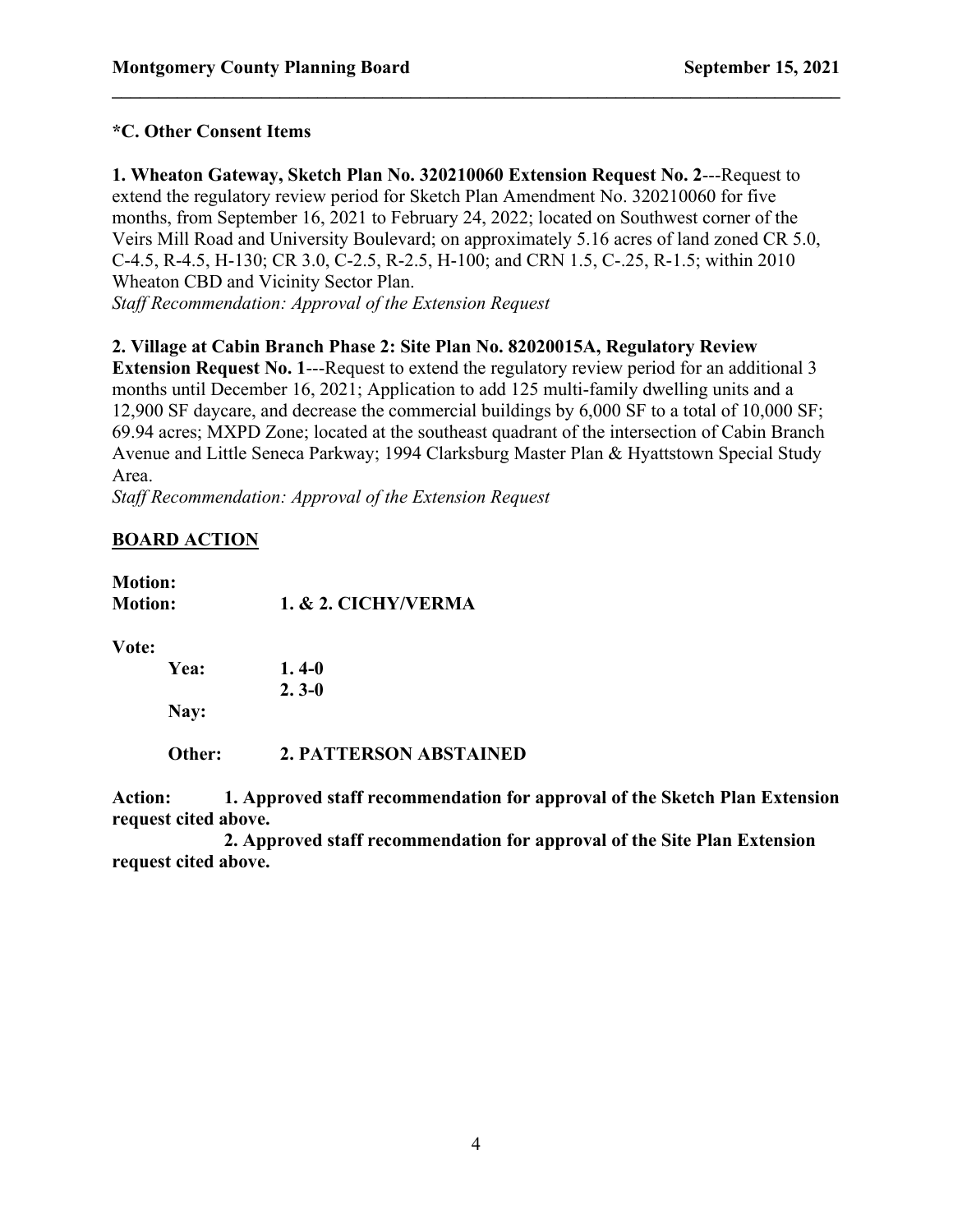# **D. Approval of Minutes**

# **BOARD ACTION**

**Motion:**

**Vote:**

**Yea:**

**Nay:**

**Other:** 

**Action: There were no Planning Board Meeting Minutes submitted for approval.**

 $\mathcal{L}_\mathcal{L} = \{ \mathcal{L}_\mathcal{L} = \{ \mathcal{L}_\mathcal{L} = \{ \mathcal{L}_\mathcal{L} = \{ \mathcal{L}_\mathcal{L} = \{ \mathcal{L}_\mathcal{L} = \{ \mathcal{L}_\mathcal{L} = \{ \mathcal{L}_\mathcal{L} = \{ \mathcal{L}_\mathcal{L} = \{ \mathcal{L}_\mathcal{L} = \{ \mathcal{L}_\mathcal{L} = \{ \mathcal{L}_\mathcal{L} = \{ \mathcal{L}_\mathcal{L} = \{ \mathcal{L}_\mathcal{L} = \{ \mathcal{L}_\mathcal{$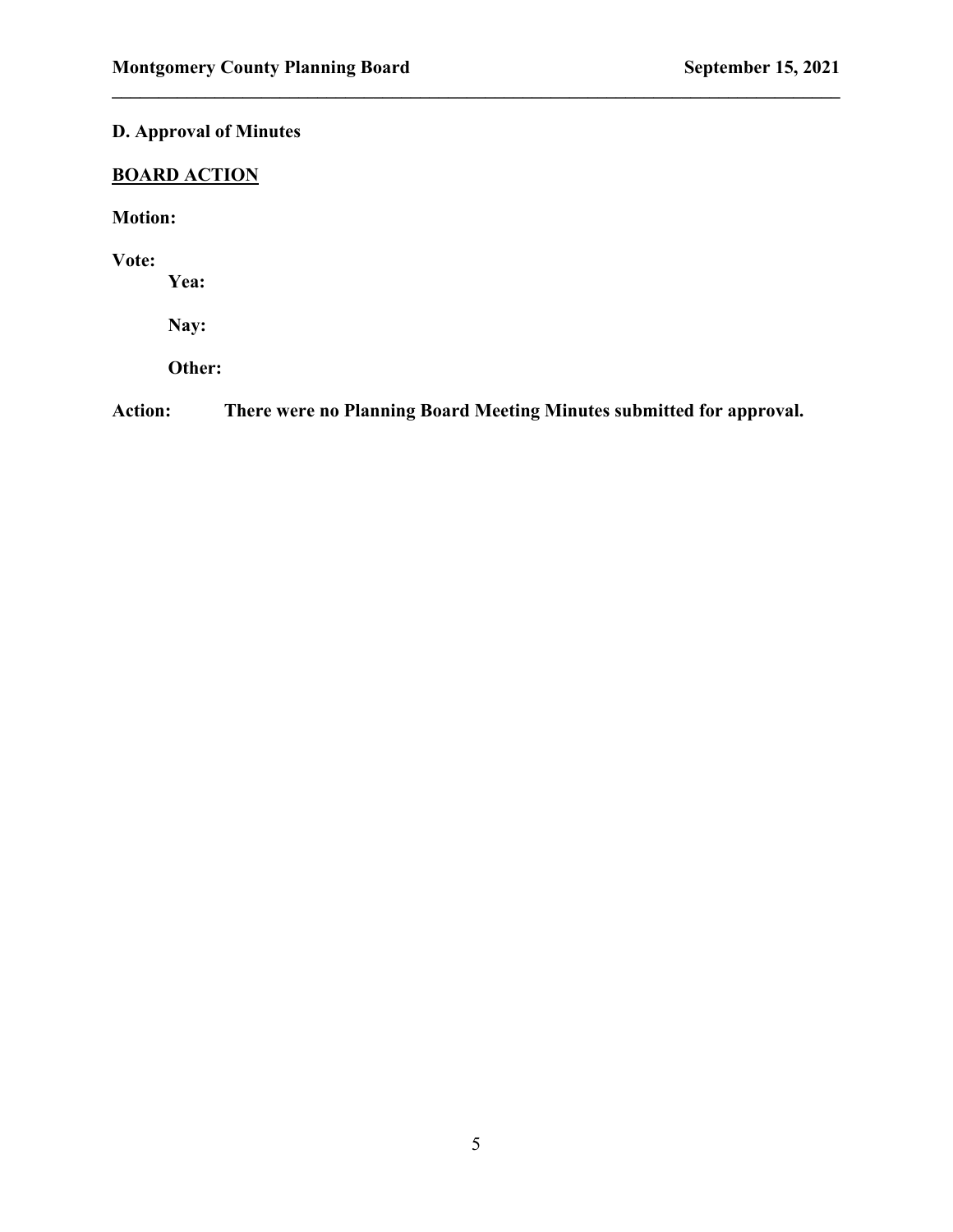### **2. Roundtable Discussion**

- Parks Department Director's Report

### **BOARD ACTION**

#### **Motion:**

**Vote:**

**Yea:**

**Nay:**

**Other:** 

#### **Action: Received briefing.**

**Parks Department Director's Report –** Parks Department Director Mike Riley offered a multi-media presentation and briefed the Board on the following ongoing and upcoming Parks Department events and activities: the status of the Parks, Recreation, and Open Space (PROS) Plan update, Powered by Parks, with staff currently conducting a community survey; the recent Celebration of International Underground Railroad Month event held at the Josiah Henson Museum and Park on September 1; the recent Urban Tree Summit 2021 conference held on September 8, which featured experts who spoke on topics such as healthy levels of decay and disease in urban forests, mainstreaming urban forestry for healthier and more resilient cities, and assessing biodiversity ecosystem services of urban forests; the recent Josiah Henson Community Celebration event held on September 12; the upcoming Opera in the Circle event scheduled for September 22 at Warner Circle Park; and the upcoming Halloween Eye Spy Trains events, which begins September 15 at Cabin John and Wheaton Regional Parks.

 $\mathcal{L}_\mathcal{L} = \{ \mathcal{L}_\mathcal{L} = \{ \mathcal{L}_\mathcal{L} = \{ \mathcal{L}_\mathcal{L} = \{ \mathcal{L}_\mathcal{L} = \{ \mathcal{L}_\mathcal{L} = \{ \mathcal{L}_\mathcal{L} = \{ \mathcal{L}_\mathcal{L} = \{ \mathcal{L}_\mathcal{L} = \{ \mathcal{L}_\mathcal{L} = \{ \mathcal{L}_\mathcal{L} = \{ \mathcal{L}_\mathcal{L} = \{ \mathcal{L}_\mathcal{L} = \{ \mathcal{L}_\mathcal{L} = \{ \mathcal{L}_\mathcal{$ 

There followed a brief Board discussion with questions to Mr. Riley.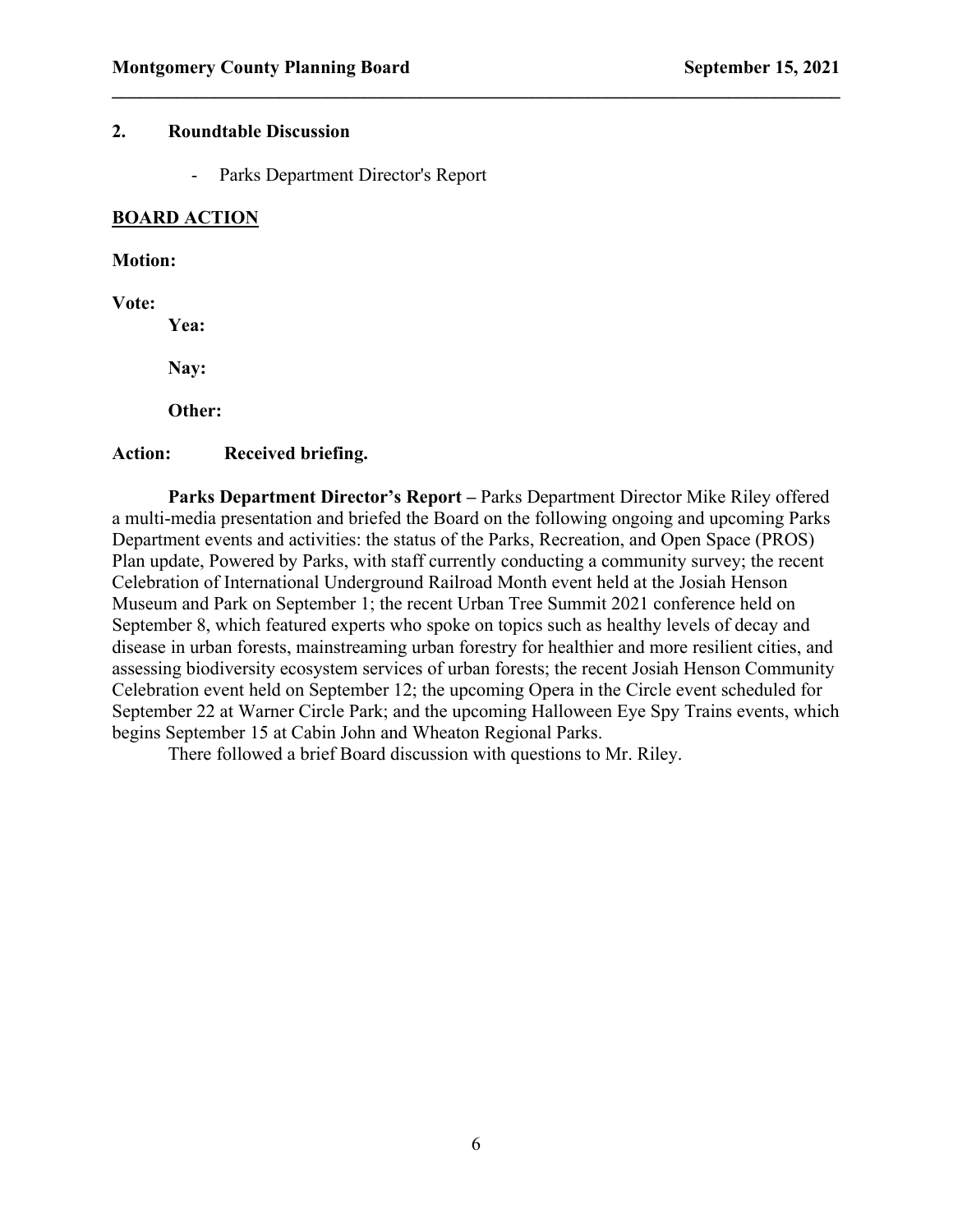**3. Black Hill Regional Park**---Authorization to acquire 2.41 acres, more or less, unimproved, from Dice Investors Inc, located at 21140 Clarksburg Rd Boyds, MD 20841.

 $\mathcal{L}_\mathcal{L} = \{ \mathcal{L}_\mathcal{L} = \{ \mathcal{L}_\mathcal{L} = \{ \mathcal{L}_\mathcal{L} = \{ \mathcal{L}_\mathcal{L} = \{ \mathcal{L}_\mathcal{L} = \{ \mathcal{L}_\mathcal{L} = \{ \mathcal{L}_\mathcal{L} = \{ \mathcal{L}_\mathcal{L} = \{ \mathcal{L}_\mathcal{L} = \{ \mathcal{L}_\mathcal{L} = \{ \mathcal{L}_\mathcal{L} = \{ \mathcal{L}_\mathcal{L} = \{ \mathcal{L}_\mathcal{L} = \{ \mathcal{L}_\mathcal{$ 

*Staff Recommendation: Approval*

### **BOARD ACTION**

| <b>Motion:</b> |        | <b>CICHY/VERMA</b> |  |
|----------------|--------|--------------------|--|
| Vote:          | Yea:   | $4-0$              |  |
|                | Nay:   |                    |  |
|                | Other: |                    |  |
|                |        |                    |  |

### **Action: Approved staff recommendation for approval of the proposed land acquisition cited above and adopted the attached Resolution.**

Parks Department staff offered a multi-media presentation and discussed the proposed acquisition of land as an addition to the Black Hill Regional Park. The approximately 2.41-acre unimproved site, identified as the Dice property, Parcels 340, 232, and 230, is located on the west side of Clarksburg Road (MD121), abutting the Black Hill Regional Park along the south and northeast property lines, and is zoned Residential Estate (RE-2). The property is an undeveloped building lot and is primarily wooded.

Staff noted that following acquisition, the property will provide the additional space and safe access to MD121 needed for a parking area for the Cool Springs Run Trailhead, considered an urgent priority by the Northern Management Region and Trail Planning Section. Maryland Department of Transportation/State Highway Administration (MDOT/SHA) staff have visited the site and confirmed that the Dice property will qualify for safe access to MD121 and that the existing adjacent parkland does not qualify for access due to site line related safety concerns.

Staff added that the acquisition will also expand the buffer provided by the park for the Little Seneca Reservoir.

There followed a brief Board discussion with questions to staff.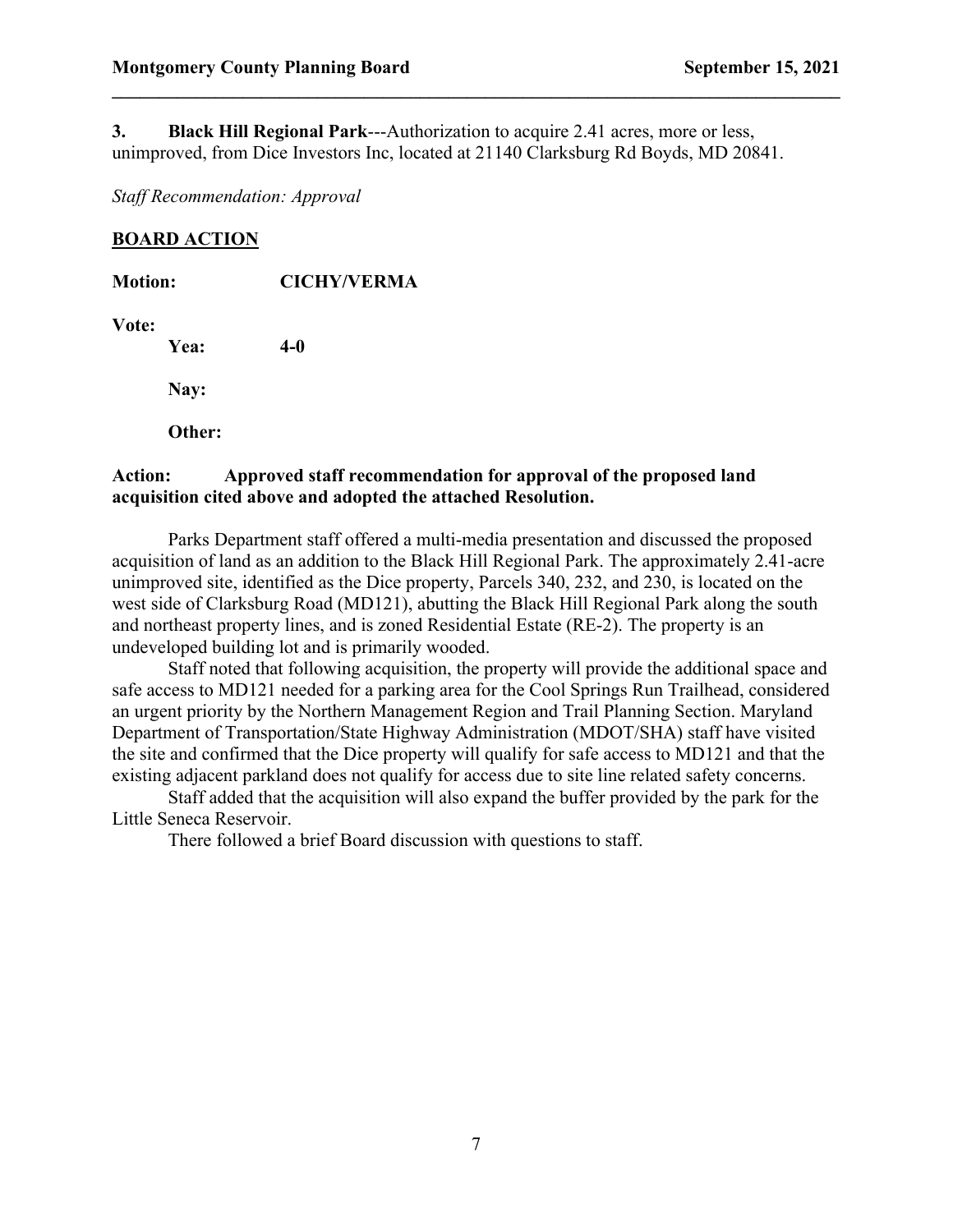**7. Lease (Term) Approval – Meadowbrook Stables/Meadowbrook Foundation, Inc.---** Lessee's request for an extension of the 20 year Lease term to 31 years total requires lease term approvals by the Planning Board and Montgomery County Council pursuant to Maryland Code, Ann., Land Use Article, §17-204(a)(2)(i), which provides that any lease of park land in excess of 20 years be approved by Montgomery County Council.

 $\mathcal{L}_\mathcal{L} = \{ \mathcal{L}_\mathcal{L} = \{ \mathcal{L}_\mathcal{L} = \{ \mathcal{L}_\mathcal{L} = \{ \mathcal{L}_\mathcal{L} = \{ \mathcal{L}_\mathcal{L} = \{ \mathcal{L}_\mathcal{L} = \{ \mathcal{L}_\mathcal{L} = \{ \mathcal{L}_\mathcal{L} = \{ \mathcal{L}_\mathcal{L} = \{ \mathcal{L}_\mathcal{L} = \{ \mathcal{L}_\mathcal{L} = \{ \mathcal{L}_\mathcal{L} = \{ \mathcal{L}_\mathcal{L} = \{ \mathcal{L}_\mathcal{$ 

*Staff Recommendation: Approve the Meadowbrook Foundation, Inc./Meadowbrook Stables Lease Term Extension*

### **BOARD ACTION**

| <b>Motion:</b> | <b>CICHY/VERMA</b> |  |
|----------------|--------------------|--|
| Vote:          |                    |  |
| Yea:           | $4-0$              |  |
| Nay:           |                    |  |
| Other:         |                    |  |

## **Action: Following a brief discussion, approved staff recommendation for approval of the lease term agreement cited above.**

Parks Department staff briefly discussed a new lease term agreement for the Commission-owned Meadowbrook Stables, located on Meadowbrook Lane in Chevy Chase, Maryland. According to staff, the current leaseholder and operator of the facility, Meadowbrook Foundation, Inc., plans to install solar panels on the roof of a new covered pavilion, and is requesting to amend the existing lease to extend its term for an additional eleven years through August 31, 2041, for the purpose of aligning it with the solar project agreement term, to allow the solar vendor to seek appropriate financing proposed under the solar agreement.

There followed a brief Board discussion with questions to staff.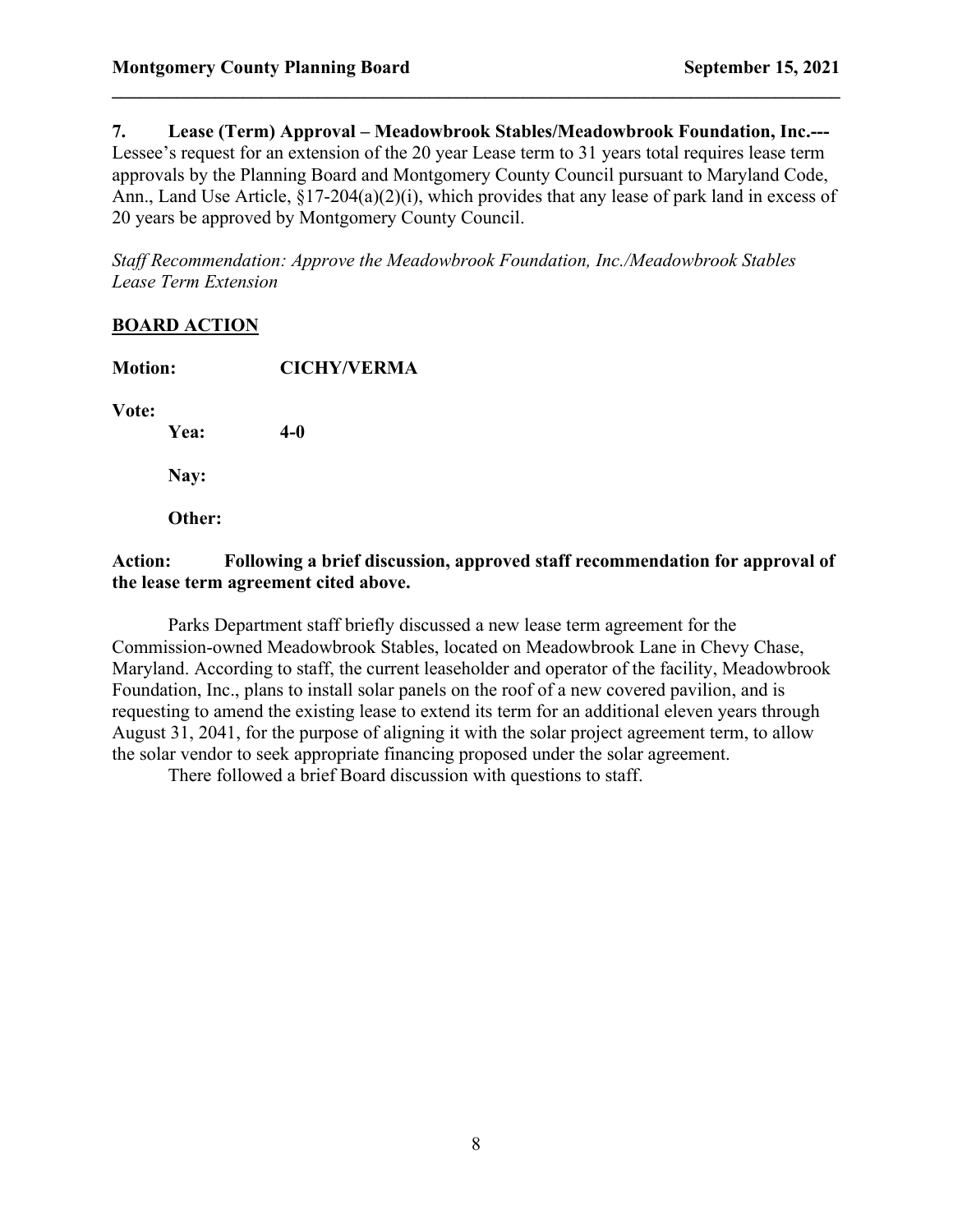### **5. Stonegate Elementary School**

**A. Preliminary Forest Conservation Plan No. MR2021035**---Proposed new elementary school, approximately 84,130 SF building, play areas and associated infrastructure to replace existing school on a 10.26-acre property; located at 14801 Notley Road, approximately 15 feet east of Fieldstone Road in Silver Spring, MD; Parcel C and Parcel D, (Tax Account No. 00366856 and 00366867), R-200 Zone, 1997 Cloverly Master Plan. *Staff Recommendation: Approval with Conditions*

 $\mathcal{L}_\mathcal{L} = \{ \mathcal{L}_\mathcal{L} = \{ \mathcal{L}_\mathcal{L} = \{ \mathcal{L}_\mathcal{L} = \{ \mathcal{L}_\mathcal{L} = \{ \mathcal{L}_\mathcal{L} = \{ \mathcal{L}_\mathcal{L} = \{ \mathcal{L}_\mathcal{L} = \{ \mathcal{L}_\mathcal{L} = \{ \mathcal{L}_\mathcal{L} = \{ \mathcal{L}_\mathcal{L} = \{ \mathcal{L}_\mathcal{L} = \{ \mathcal{L}_\mathcal{L} = \{ \mathcal{L}_\mathcal{L} = \{ \mathcal{L}_\mathcal{$ 

**B. Mandatory Referral No. MR2021035**---Proposed new elementary school, approximately 84,130 SF building, play areas and associated infrastructure to replace existing school on a 10.26-acre property; located at 14801 Notley Road, approximately 15 feet east of Fieldstone Road in Silver Spring, MD; Parcel C and Parcel D, (Tax Account No. 00366856 and 00366867), R-200 Zone, 1997 Cloverly Master Plan.

*Staff Recommendation: Denial and Transmittal of Comments to Montgomery County Public Schools*

### **BOARD ACTION**

| <b>Motion:</b> |        | A. & B. VERMA/CICHY |
|----------------|--------|---------------------|
| Vote:          | Yea:   | $A. & B. 4-0$       |
|                | Nay:   |                     |
|                | Other: |                     |
|                |        |                     |

### **Action: At the request of the applicant, the Planning Board voted to defer action on these Items.**

Planning Department staff offered a multi-media presentation and discussed proposed Mandatory Referral and associated Preliminary Forest Conservation Plan (PFCP) requests from Montgomery County Public Schools (MCPS) to build a new educational facility. The 10.26-acre property, identified as Parcels C and D, is located on Notley Street, approximately 15 feet east of its intersection with Fieldstone Road, and is zoned Residential within the Cloverly Master Plan area. The site is currently developed with the existing Stonegate Elementary School. A stream valley buffer for Rolling Stone Tributary, a tributary of Northwest Branch, is located on the south and east sides of the property. There is 0.92 acres of forest onsite along the east and south east portions. Additionally, individual trees ring the existing school.

Staff noted that MCPS proposes to demolish the existing school building, and remove temporary classrooms, play areas, and associated infrastructure, and redevelop the site with a new three-story, 84,130-square foot school facility for children in pre-kindergarten through grade five. The project will increase the program capacity of the school and is proposed

### CONTINUED ON NEXT PAGE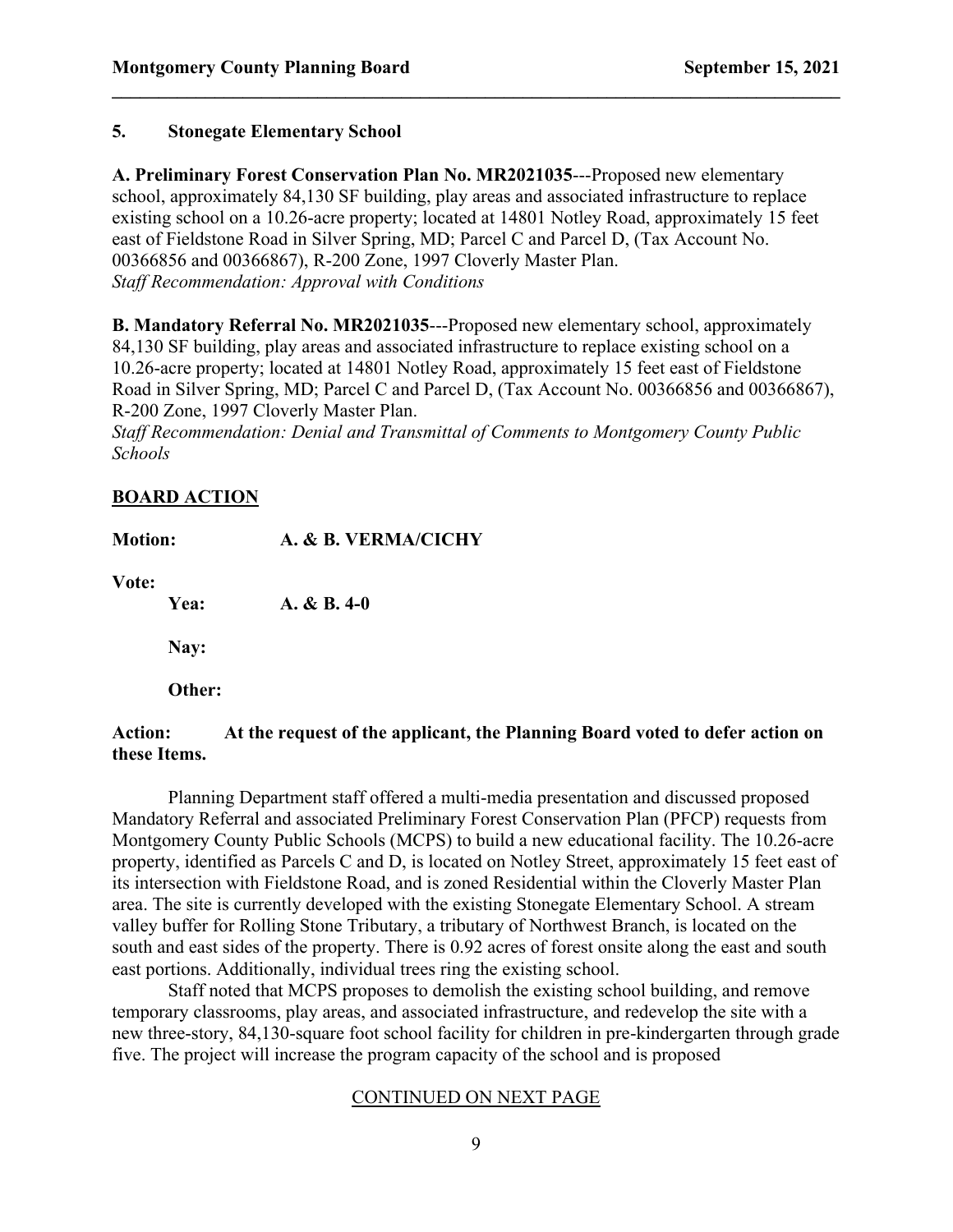#### **5. Stonegate Elementary School**

#### **CONTINUED**

to be completed in July 2023. The new building, which will utilize the foundation of the existing gymnasium wing, will be located near the northern center of the property, with the parking, bus loop, and student drop-off loop to be located to the west along Notley Road, and the ballfields and play areas to be located on the southeastern portion of the site. Two drop-off and parking loops will connect to Notley Road, with the north loop to be used for school bus drop-off and faculty parking and the south loop to be used for student drop-off and additional faculty and visitor parking. Americans with Disabilities Act (ADA) compliant paths will be accessible from the school building, and the various play areas from the drop-off loops and parking areas. In addition, concrete walk connections will be installed to provide access to the walks next to Notley Road.

 $\mathcal{L}_\mathcal{L} = \{ \mathcal{L}_\mathcal{L} = \{ \mathcal{L}_\mathcal{L} = \{ \mathcal{L}_\mathcal{L} = \{ \mathcal{L}_\mathcal{L} = \{ \mathcal{L}_\mathcal{L} = \{ \mathcal{L}_\mathcal{L} = \{ \mathcal{L}_\mathcal{L} = \{ \mathcal{L}_\mathcal{L} = \{ \mathcal{L}_\mathcal{L} = \{ \mathcal{L}_\mathcal{L} = \{ \mathcal{L}_\mathcal{L} = \{ \mathcal{L}_\mathcal{L} = \{ \mathcal{L}_\mathcal{L} = \{ \mathcal{L}_\mathcal{$ 

Staff noted that the proposed PFCP covers a net tract area of 10.42 acres, which includes the property and 0.15 acres of offsite improvements. Of the 0.92 acres of existing onsite forest, MCPS proposes to clear 0.61 acres, resulting in an afforestation requirement of 1.86 acres, which will be met with the planting of 1.92 acres of forest onsite that will be protected in a Category I Conservation Easement. Staff added that MCPS has submitted a variance request to remove eight high priority trees and impact three others, which will be mitigated with the planting of 22 overstory trees onsite. Staff supports the variance request.

Staff then discussed their recommendations, noting that the proposed layout of the new school makes the parking lots, drop-off and pickup areas, and bus loops the prominent features from the public right-of-way, Notley Road, rather than the school, a primary civic institution. The current Master Plan recommendations and Vision Zero require public/civic institutional structures to activate and front onto the public realm, while providing safe and adequate pedestrian and rolling options for all residents. As submitted, the current design eliminates any sense of community building and community framing and does not support the Master Plan objectives. To address these issues, staff recommends constructing a building that fronts Notley Street; expanding parking from its current location at the side of the school into the rear of the building; adding a parallel parking lane along the edge of Notley Road which can be used for bus loading and pick-up in the morning and evening, and would allow guest parking and neighborhood parking during off hours; and a reduction of impervious surfaces. Staff noted that until the design issues are addressed, they recommend denial of the Mandatory Referral request and recommended transmittal of the recommendation to MCPS. Staff added that they are willing to continue working with MCPS to address these outstanding issues.

Messrs. Seth Adams and Dennis Cross of MCPS offered comments.

Mr. Ran Ilkovitch, architect consultant from SEI Design Group, also offered comments and discussed the project elements.

There followed extensive Board discussion with questions to staff, during which Chair Anderson noted that because the proposed design of the school is not acceptable, the proposed PFCP request should also be denied, with Commissioners Patterson and Verma recommending a deferral pending further discussion with staff rather than denial.

Following further discussion, Mr. Adams requested a deferral for the Mandatory Referral and the PFCP pending further discussion with Planning Department staff.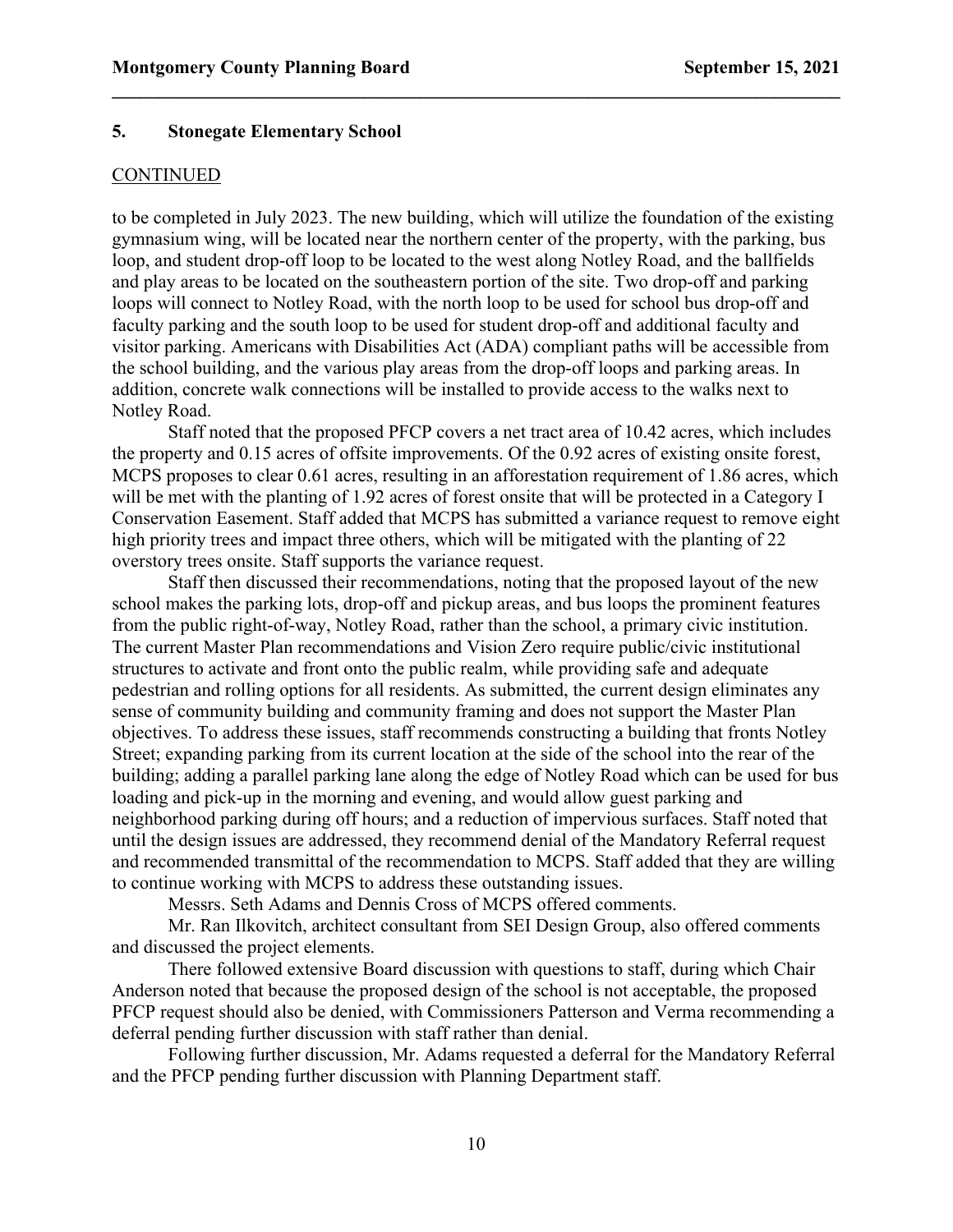#### **6. MR2021034 Mandatory Referral Montgomery County Solar Array at the Former**

 $\mathcal{L}_\mathcal{L} = \{ \mathcal{L}_\mathcal{L} = \{ \mathcal{L}_\mathcal{L} = \{ \mathcal{L}_\mathcal{L} = \{ \mathcal{L}_\mathcal{L} = \{ \mathcal{L}_\mathcal{L} = \{ \mathcal{L}_\mathcal{L} = \{ \mathcal{L}_\mathcal{L} = \{ \mathcal{L}_\mathcal{L} = \{ \mathcal{L}_\mathcal{L} = \{ \mathcal{L}_\mathcal{L} = \{ \mathcal{L}_\mathcal{L} = \{ \mathcal{L}_\mathcal{L} = \{ \mathcal{L}_\mathcal{L} = \{ \mathcal{L}_\mathcal{$ 

**Oaks Landfill**---Proposed solar array on a 24-acre property; located at 6010 Riggs Road, in the eastern quadrant of the intersection of Olney-Laytonsville Road and Riggs Road, in Gaithersburg, MD; a single Parcel shown as P200, (Tax Account No. 00005398), AR Zone, 2005 Olney Master Plan.

*Staff Recommendation: Approval to Transmit Comments to the Montgomery County Department of General Services*

### **BOARD ACTION**

| <b>Motion:</b> | <b>CICHY/VERMA</b> |  |
|----------------|--------------------|--|
| Vote:          |                    |  |
| Yea:           | $4-0$              |  |
| Nay:           |                    |  |
| Other:         |                    |  |

### **Action: Approved staff recommendation to transmit comments to the Montgomery County Department of General Services, as stated in the attached transmittal letter.**

Planning Department staff offered a multi-media presentation and discussed a proposed Mandatory Referral request from the Montgomery County Department of General Services (DGS) to construct a new solar array. The 24-acre property, a portion of the 545-acre former Oaks Landfill site, which is owned by the County, is located on the northeast quadrant of the intersection of Olney-Laytonsville Road (MD108) and Riggs Road and is zoned Agricultural Reserve (AR) within the Olney Master Plan area. According to staff, 170 acres of the former landfill is now capped and currently generates electricity using methane gas naturally produced by the site.

Staff noted that DGS proposes to construct a six-megawatt (MW) alternating current (AC) project on 24 acres of the 170 capped acres, split into three arrays, each of which are rated at approximately 2 MW AC. There will be a total of approximately 20,000 solar panels capable of producing approximately 11.4 million kilowatt hours (kWh) of AC electrical power annually. In addition to the arrays, associated equipment pads, electrical appurtenances, and security fencing will be installed. A 12-foot wide gravel access road will be utilized during construction and operation of the solar array. The arrays will be surrounded by a seven-foot tall chain link security fence. The solar arrays will be installed utilizing a ballasted mounting system so as not to penetrate the landfill cap.

Ms. Amy Donin and Mr. Chris Brown of DGS offered brief comments.

There followed a brief Board discussion with questions to staff and DGS representatives.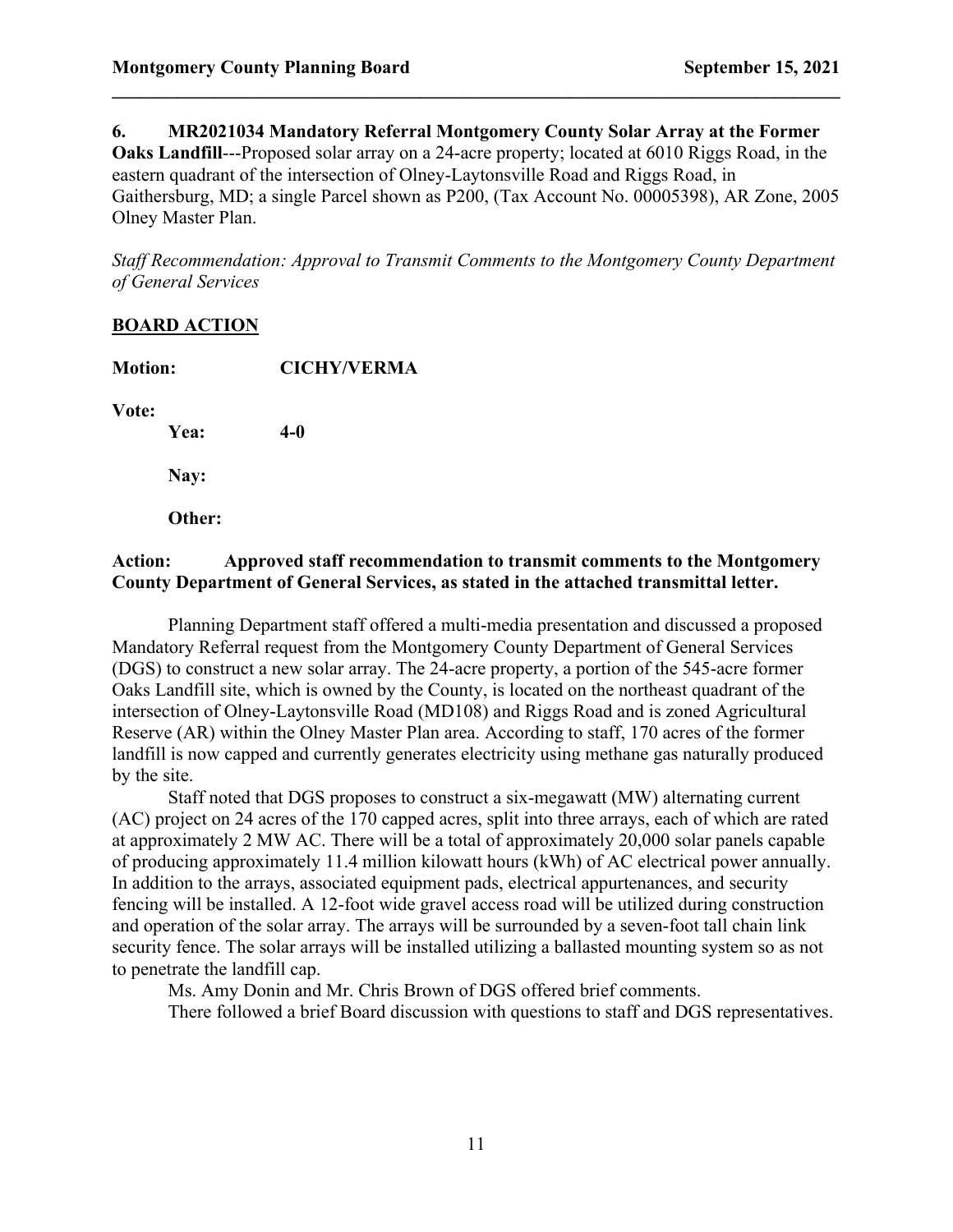**4A. Takoma Junction Regulatory Extension Request #5, Preliminary Plan 120190150 and Site Plan 820190090**---Fifth request to extend the review period from September 16, 2021, to January 20, 2022 for one lot for up to 40,762 square feet of commercial uses.

 $\mathcal{L}_\mathcal{L} = \{ \mathcal{L}_\mathcal{L} = \{ \mathcal{L}_\mathcal{L} = \{ \mathcal{L}_\mathcal{L} = \{ \mathcal{L}_\mathcal{L} = \{ \mathcal{L}_\mathcal{L} = \{ \mathcal{L}_\mathcal{L} = \{ \mathcal{L}_\mathcal{L} = \{ \mathcal{L}_\mathcal{L} = \{ \mathcal{L}_\mathcal{L} = \{ \mathcal{L}_\mathcal{L} = \{ \mathcal{L}_\mathcal{L} = \{ \mathcal{L}_\mathcal{L} = \{ \mathcal{L}_\mathcal{L} = \{ \mathcal{L}_\mathcal{$ 

#### **BOARD ACTION**

| <b>Motion:</b> | <b>VERMA/CICHY</b>      |  |
|----------------|-------------------------|--|
| Vote:<br>Yea:  | 4-0                     |  |
| Nay:           |                         |  |
| Other:         |                         |  |
| <b>Action:</b> | Approved the applicant' |  |

**Providently**'s request for a fifth extension of the Takoma **Junction project review period from September 16, 2021 to January 20, 2022, to allow State Highway Administration time to provide the applicant with clear recommendations and guidance related to the proposed project.** 

At the onset of the meeting, Chair Anderson noted that this item has been taken off the Planning Board Consent Agenda and is being considered by the Board as a regular item, with a staff presentation and public testimony. The Board will then vote accordingly.

Staff offered a brief presentation and noted that the applicant is requesting a fifth extension to allow the review period to extend until January 20, 2022. As detailed in the attached request by the applicant, the project has been under review for the past two-and-a half years, and has yet to receive approval from State Highway Administration (SHA) for access, sight distance, and the proposed layby on Carroll Avenue associated with the Takoma Junction applications. The applicant believes that the issues identified by SHA can be resolved satisfactorily with additional time. Regarding access, SHA issued a letter on June 21, 2021 rejecting the sight distance analysis for access and layby design. On June 23, 2021, the Takoma Park City Council voted to disapprove the project, as reflected in Resolution 2021-19 attached to the staff report. On August 19, 2021, SHA also issued an additional letter, in draft form, also attached to the staff report, rejecting the layby design.

Staff added that upon receiving the applicant's request to again extend the review period, Staff reached out to the City of Takoma Park for their position on this additional extension request. The City responded with reference to the Resolution of disapproval of the project. As indicated in the project chronology attached to the staff report, updated since the previous extension request, staff has not seen any indication from SHA that they will approve either the sight distance review necessary for site access from Carroll Avenue or the on-street layby loading space on Carroll Avenue. Further, as mentioned above, the City of Takoma Park has not only voted to recommend denial of the regulatory applications but has also declined to support the requested extension. Staff also recommended denial the extension request.

#### CONTINUED ON NEXT PAGE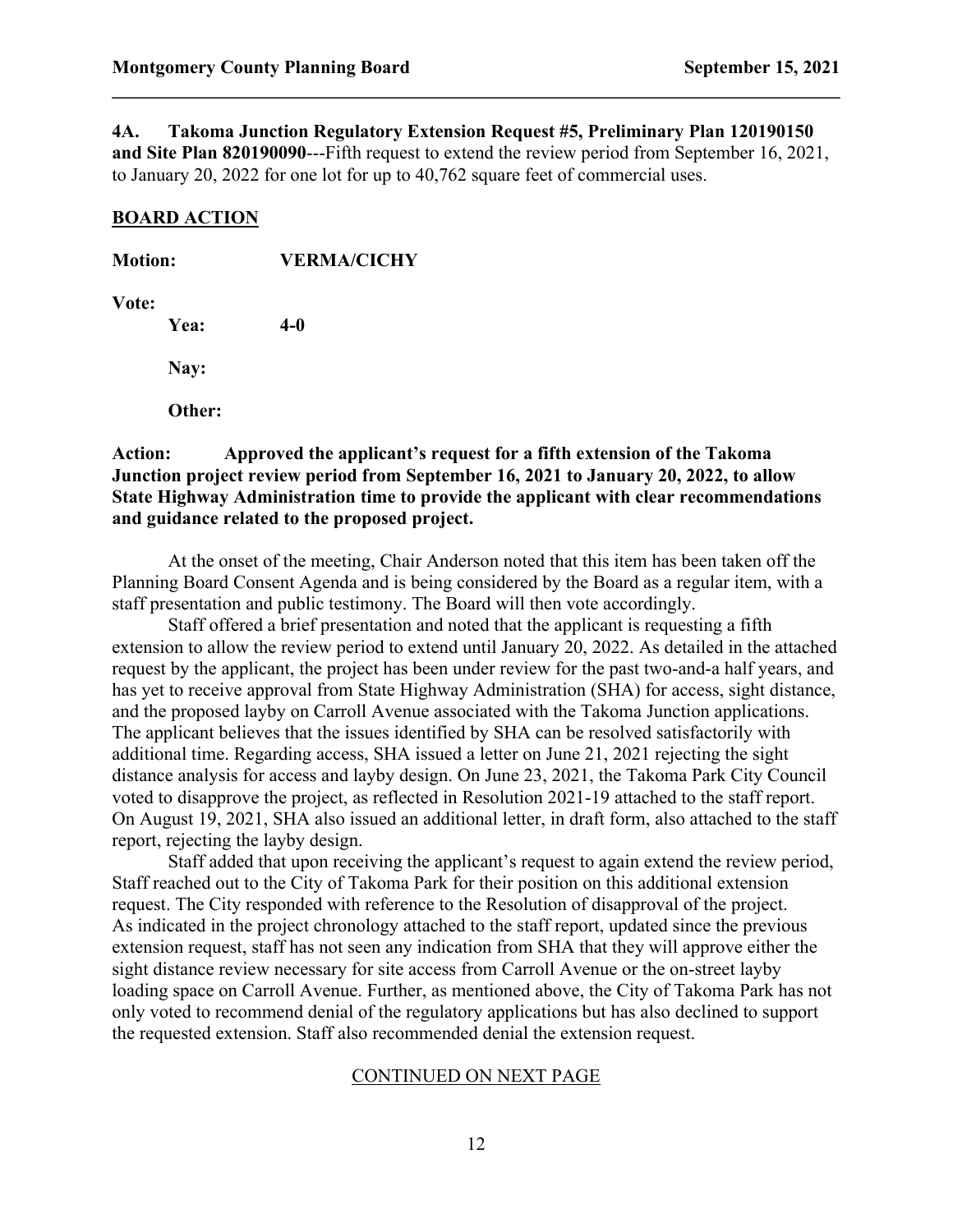### **4A. Takoma Junction Regulatory Extension Request #5, Preliminary Plan 120190150 and Site Plan 820190090**

 $\mathcal{L}_\mathcal{L} = \{ \mathcal{L}_\mathcal{L} = \{ \mathcal{L}_\mathcal{L} = \{ \mathcal{L}_\mathcal{L} = \{ \mathcal{L}_\mathcal{L} = \{ \mathcal{L}_\mathcal{L} = \{ \mathcal{L}_\mathcal{L} = \{ \mathcal{L}_\mathcal{L} = \{ \mathcal{L}_\mathcal{L} = \{ \mathcal{L}_\mathcal{L} = \{ \mathcal{L}_\mathcal{L} = \{ \mathcal{L}_\mathcal{L} = \{ \mathcal{L}_\mathcal{L} = \{ \mathcal{L}_\mathcal{L} = \{ \mathcal{L}_\mathcal{$ 

#### CONTINUED

Chair Anderson also noted that for the record, he met with Mr. Peter Franchot, the Comptroller of Maryland, at his request, with a number of Planning Department staff present, regarding this project, which at the time had not been submitted to the Planning Board. During the meeting he answered questions from Mr. Franchot who expressed his disapproval for the project.

The following speakers offered testimony: Ms. Cynthia Mariel of Manor Circle, an adjacent property owner; Mr. Paul Huebner of Carroll Avenue; Mr. Seth Grimes of Willow Avenue; Ms. Susan Miller of Montgomery Avenue and representing the Community Vision for Takoma Group; and Mr. Byrne Kelly of Westmoreland Avenue, an adjacent property owner and owner of the Greenfields Company, Inc.

Mr. Kwesi Woodroff of SHA offered comments and answered questions from the Board.

At the Board's request, Ms. Erin Girard from Miles & Stockbridge, attorney representing the applicant, introduced Ms. Michaela Kelinsky and Ms. Jingjing Liu of the Neighborhood Development Company, members of the applicant's team, offered extensive comments and answered questions from the Board.

There followed extensive Board discussion, during which Chair Anderson noted that approval of the extension request by the Planning Board in no way represents approval of the project, neither does it imply that the Board is disregarding SHA's authority. Chair Anderson also added that this will be the last extension request to be approved by the Board. The Board is just requesting that SHA provides the applicant with clear recommendations and guidance to allow the applicant to proceed or stop the project.